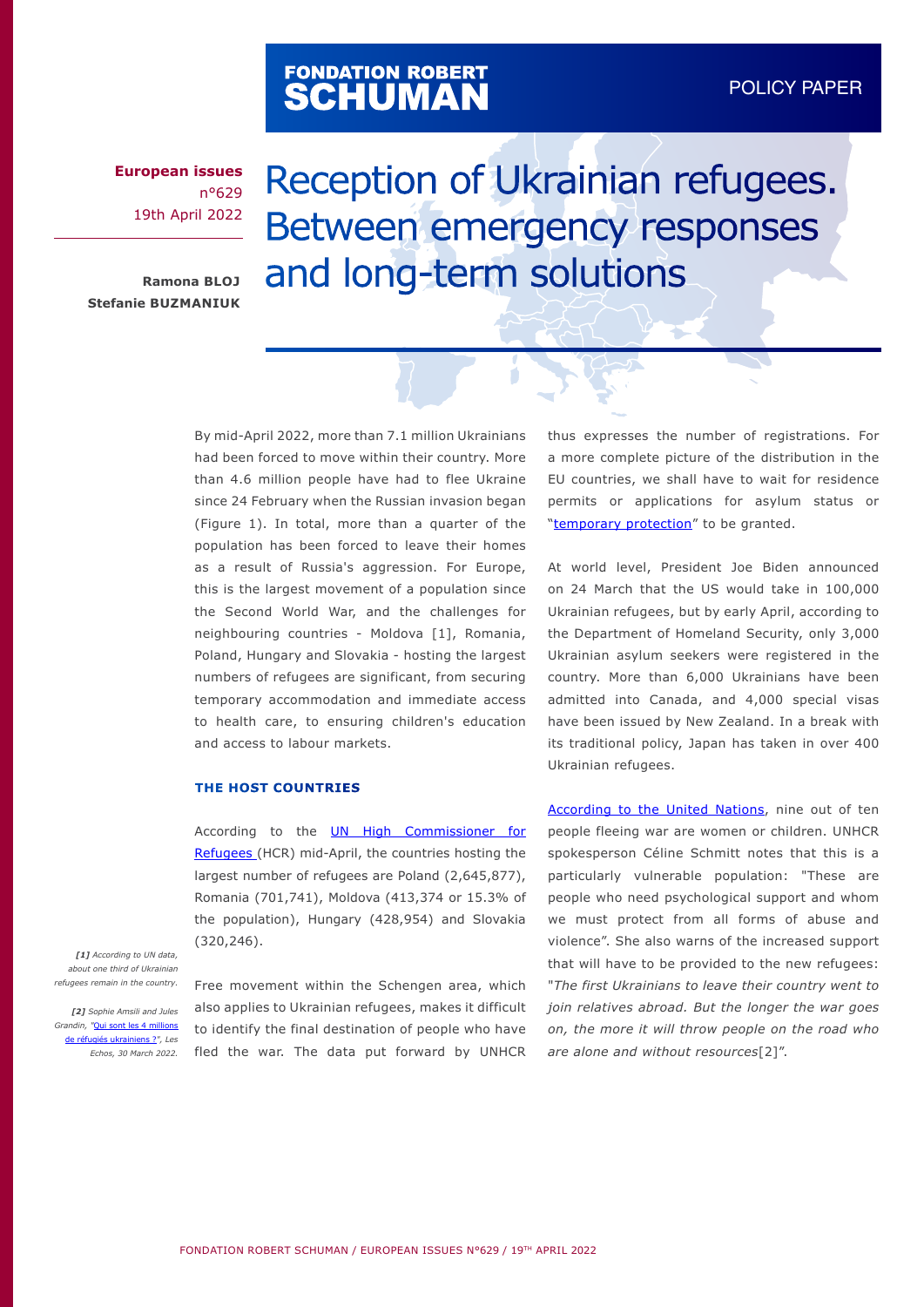# **TOTAL NUMBER OF REFUGEES FROM UKRAINE HOSTED IN BORDER COUNTRIES PER MONTH, SINCE 24 FEBRUARY 2022**



*Graph 1. Robert Schuman Foundation, Source: United Nations*

Based on data published by the national authorities, Table 1 (Appendix) provides an overview of the number of Ukrainians hosted by each Member State. However, the figures remain inaccurate and are constantly changing - for example, a person crossing the border into Poland may be counted twice: once when entering the EU and again when applying for temporary protection status in a European country other than the country of entry.

## **MECHANISMS SET UP BY THE EUROPEAN UNION AND THE MEMBER STATES**

The rapid European response to the Ukrainian humanitarian crisis may have come as a surprise. Indeed, since the 2015 migration crisis, Member States have remained divided on responses to migration issues. Agreement over the new [Pact on Migration and](https://www.robert-schuman.eu/en/doc/questions-d-europe/qe-577-en.pdf) [Asylum](https://www.robert-schuman.eu/en/doc/questions-d-europe/qe-577-en.pdf), put forward by the European Commission in September 2021, [has still not been met](https://www.robert-schuman.eu/en/doc/questions-d-europe/qe-609-en.pdf). Yet the states most reluctant to receive asylum seekers - including Hungary and Poland - are the ones receiving the largest numbers of people fleeing Russian aggression.

Overall, the European response has been structured around three lines of action: protection of people, humanitarian aid and border management and support for reception capacities.

#### *Protection of people*

While Ukrainian citizens have been able to travel to the EU without a visa for a stay of 90 days since 2017, the Commission proposed on 2 March 2022 to activate the Temporary Protection Directive, a mechanism [created](https://eur-lex.europa.eu/legal-content/EN/TXT/PDF/?uri=CELEX:32001L0055) following the war in former Yugoslavia, but which has not been used previously. It was activated on 4 March, guaranteeing Ukrainian nationals and their family members displaced by the conflict the right of residence in the EU, access to the labour market, adequate housing, social and medical assistance and means of subsistence. It also provides for the creation of a protection status with reduced formalities. Temporary protection, valid for one year and renewable twice for six-month periods [3] , is thus conceived as an alternative to traditional international protection, which presupposes an application for asylum by people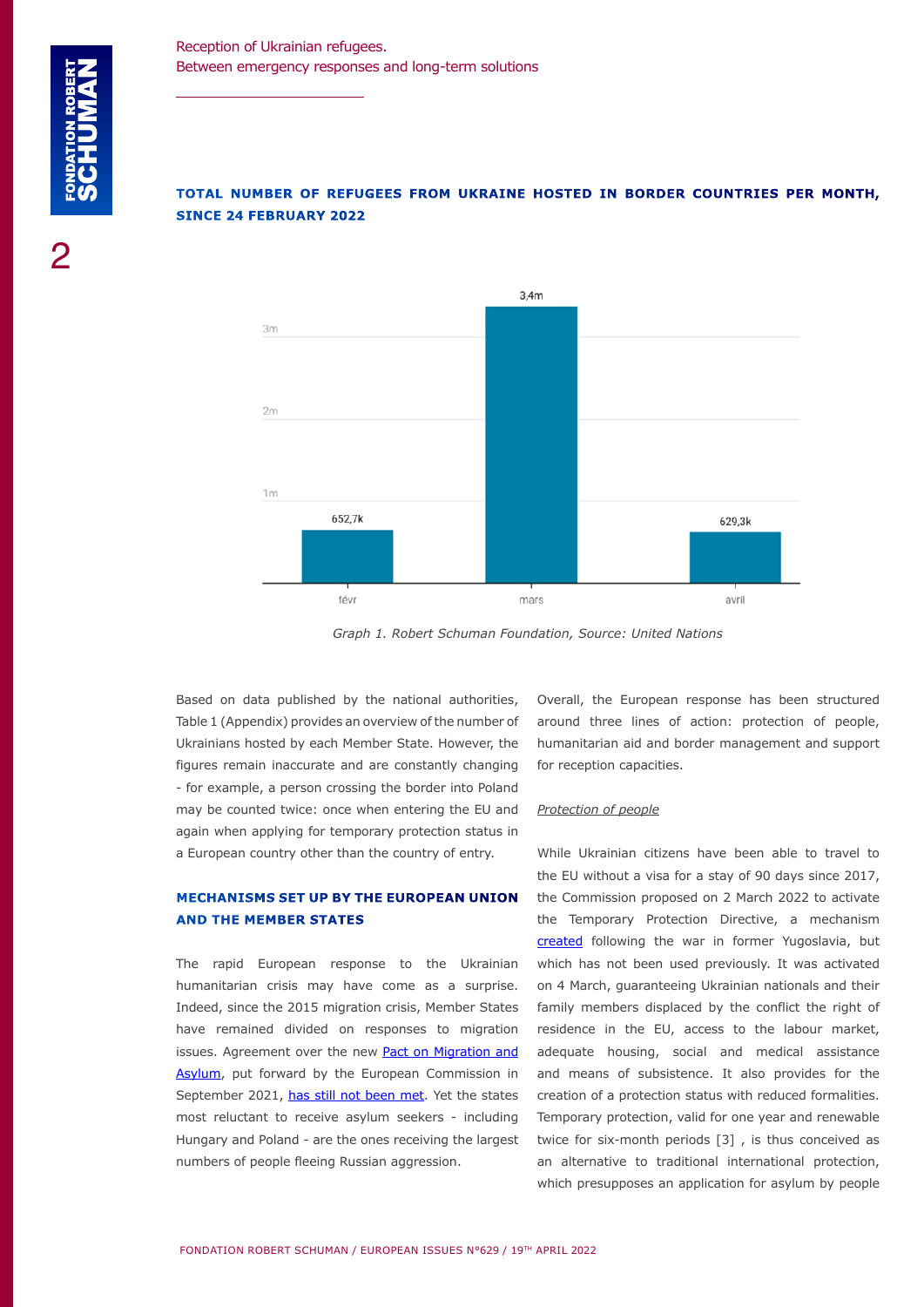who have fled their country, a process that is long for asylum seekers and complicated for Member States to manage if a large number of refugees arrive in a short time. A "[Solidarity Platform](https://ec.europa.eu/commission/presscorner/detail/en/IP_22_1610)", allowing Member States to exchange information on their reception capacities, has also been set up.

On 8 March, the European Commission adopted the proposal for "cohesion action for refugees in Europe" ([CARE](https://ec.europa.eu/commission/presscorner/detail/en/ip_22_1607)) giving Member States greater flexibility in the use of EU funds to support Ukrainians and encourage investment in housing, education, social inclusion and other social services to facilitate the long-term integration of people fleeing the conflict in Ukraine. This allows states to use the *React-EU* envelope (part of the *NextGenerationEU* recovery plan), the *ERDF*, the *ESF* and the remaining funds of the cohesion policy (2014- 2020) for purposes other than those originally planned. To ease the burden on Member States' public budgets given the influx of refugees and to facilitate their reception, on 12 April the Council released [3.5 billion](https://www.consilium.europa.eu/en/press/press-releases/2022/04/12/ukraine-increased-financing/) € of aid to States under the *React-EU* plan.

Moreover on 22 March the Commission opened a portal ["European Research Area for Ukraine"](https://ec.europa.eu/commission/presscorner/detail/en/ip_22_1942) designed to help researchers find housing and employment possibilities or to facilitate the acknowledgment of refugees' diplomas. The initiative was supported by the adoption on 6 April of a [recommendation](https://eur-lex.europa.eu/legal-content/FR/TXT/?uri=CELEX:32022H0554) on the recognition of academic and professional qualifications. Finally, the Commission has added Ukrainian to the tool for profiling the skills of third country nationals, [EU Skills Profile Tool for non-EU](https://ec.europa.eu/migrantskills/#/) [nationals.](https://ec.europa.eu/migrantskills/#/)

#### *Humanitarian Aid*

Since the Russian annexation of Crimea in 2014, the European Union and its Member States have provided more than €2.6 billion, including €1.3 billion for humanitarian aid. Since 24 February, they have provided over €758 million in humanitarian aid. For example, the EU has made €500 million available to deal with the consequences of the war; €93 million will be allocated to humanitarian aid programmes, €85 million directly to Ukraine and €8 million to Moldova - aid for border crossings, transit points and reception centres. In addition, €330 million will be allocated to an emergency aid programme to ensure access to basic goods and services and to protect the population. Finally, €107 million of **basic necessities** will be provided to Ukraine. The European Bank for Reconstruction and Development (EBRD) has also announced an additional €1 billion loan to cover the needs of people displaced by the Russian invasion and to provide further humanitarian and financial assistance under the [Stand Up for Ukraine p](https://ec.europa.eu/commission/presscorner/detail/en/ip_22_2382)roject which raised €9.1 billion on 9 April. A total of €5 billion will take the shape of loans and grants from European public financial institutions, including the EBRD, and €4.1 billion are financial contributions from the private and public sectors for IDPs and refugees.

On 28 February, the European Union released an additional €90 million emergency aid package - €85 million for Ukraine and €5 million € [for Moldova.](https://ec.europa.eu/commission/presscorner/detail/en/ip_22_1462) In the framework of the European Civil Protection Mechanism, 20 Member States [4] have pledged material assistance to people affected by the war in Ukraine. France, the Netherlands and Austria have also provided shelter and medical assistance to Moldova, which has so far received more than €53 million from the EU, including €15 million to "*support the dignified and efficient treatment of refugees as well as the safe transit and repatriation of third country nationals*". On 12 April, a humanitarian operation was deployed in Chisinau, through the [European Humanitarian Response Capacity \(](https://ec.europa.eu/echo/what/humanitarian-aid/european-humanitarian-response-capacity-ehrc_fr)EHRC).

Under the **[RescEU](https://ec.europa.eu/info/strategy/priorities-2019-2024/stronger-europe-world/eu-solidarity-ukraine/eu-assistance-ukraine_en)** mechanism €10 million has been made available for medical supplies - ventilators, infusion pumps, monitors, masks and gowns, ultrasound devices and oxygen concentrators - and civil protection logistics hubs have been deployed in Poland, Romania and Slovakia. €9 million has been mobilised for "mental health and trauma management support". In addition, people in need of urgent specialised hospital treatment [can be transferred](https://ec.europa.eu/commission/presscorner/detail/en/ip_22_1946) from one Member State to another. To date, there is also a project to create a network of mental health professionals in the Ukrainian language.

#### *Border management and support for reception capacities*

On 2 March, the European Commission presented its [guidelines](https://eur-lex.europa.eu/legal-content/EN/TXT/HTML/?uri=CELEX:52022XC0304(10)&from=EN) on the relaxation of border controls, allowing third country nationals to enter the EU on humanitarian *[3] If the return is still not possible, it can be renewed again for another year.* 

*[4] Austria, Belgium, Croatia, Denmark, Finland, France, Germany, Greece, Italy, Ireland, Latvia, Lithuania, Malta, Poland, Romania, Slovakia, Slovenia, Spain, Sweden and Netherlands*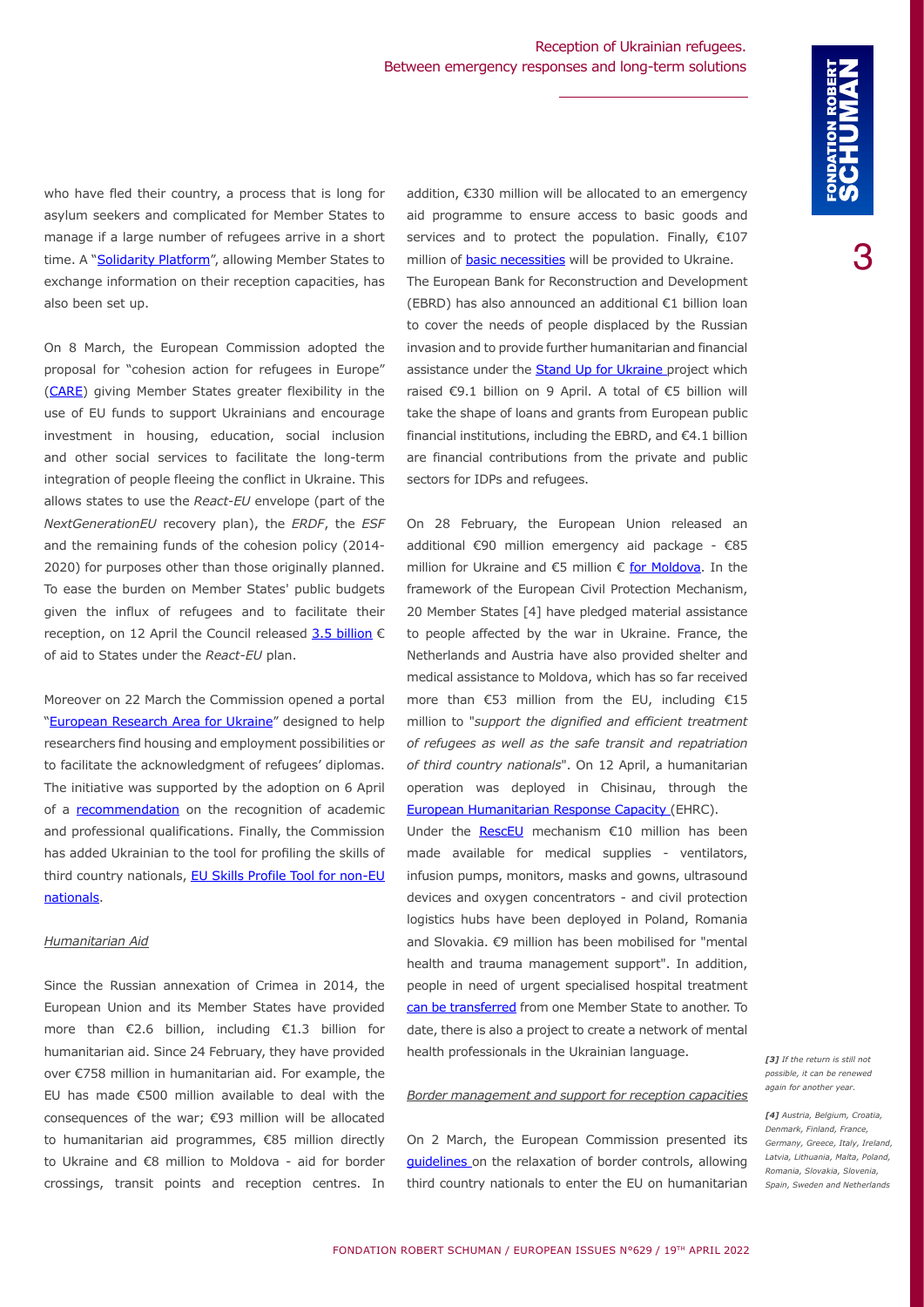grounds, even if they do not meet all the conditions.

Europol [has also deployed](https://www.europol.europa.eu/media-press/newsroom/news/war-in-ukraine-europol-deploys-operational-teams-to-all-frontline-partner-countries) operational teams in front-line countries – Lithuania, Romania, Poland Slovakia, Moldova and soon Hungary. Among other things, the agency provides support for secondary security checks at the external borders. The European Border and Coast Guard Agency Frontex is also providing *its help* to Moldova, in the form of technical and operational assistance.

#### **SHORT- AND LONG-TERM REQUIREMENTS**

It is difficult to estimate the impact that the arrival of almost five million Ukrainian refugees will have on the Member States. In the short term, it is important to ensure the protection and reception of people fleeing war in dignified conditions. In this context, strong involvement of governments to coordinate the participation of private networks and civil society is essential.

In the medium and long term, several unknowns, the most important of which is the duration of the war, make it difficult to estimate needs. The longer the war lasts, the more the needs of displaced persons will change in nature (for example, while in the first phase, people entering the Union's territory could count on a good material situation or had relatives in European countries, people fleeing Russian aggression [in the east of the country](https://news.un.org/en/focus/ukraine) may need different assistance, both in terms of psychological and material support).

Although daily inflows have decreased compared to the first weeks of the invasion (Figure 2), reception capacities in neighbouring countries may quickly approach their limit - Poland is hosting the largest number of refugees, and Polish authorities already warned in March that many reception centres in the country were close to reaching [maximum capacity. I](https://www.unhcr.org/news/press/2022/3/6234811a4/poland-welcomes-million-refugees-ukraine.html)n this context, the question of relocation of migrants arises - yet this is a double challenge: Poland was among the countries most opposed to the introduction of a relocation mechanism to manage other migratory flows in 2015, and Ukrainian refugees are often not ready to move away from the border, hoping that a return will soon be possible.

*[5] For an in-depth study on the cost of hospitality see Darvas, Z. (2022) '*[Bold European Union](https://www.bruegel.org/2022/04/bold-european-union-action-is-needed-to-support-ukrainian-refugees/) [action is needed to support](https://www.bruegel.org/2022/04/bold-european-union-action-is-needed-to-support-ukrainian-refugees/) ian refugees<sup>'</sup>, Bruegel Blog, *6 April.* 

The duration of the war and the prospects for reconstruction of the country will naturally influence the

return of Ukrainians. More than 537,000 people who fled the war in the first weeks of the invasion have indeed returned home. According to the Ukrainian State Border Guard Service, by 3 April more than 22,000 Ukrainians had crossed the border back into the country, perhaps encouraged by the redeployment of Russian troops to the east and Ukrainian military victories in the Kiev, Chernihiv and Sumy regions.

While the Temporary Protection Directive offers Member States a flexible framework for action and response, a reflection on the shift from immediate assistance to sustainable social and professional integration of the populations may be required in the coming months. Financial assistance to the most affected states, to alleviate fiscal pressure, will also be essential - a study published on 6 April, notes that the reception of Ukrainian refugees could cost Member States more than €40 billion[5].

Amongst other things, whilst [reports](https://news.un.org/en/story/2022/03/1114282) have related different treatment and discrimination of third country nationals at the borders, the question of the generalisation and sustainability of reception mechanisms will arise, while an agreement on the new Pact on Migration and Asylum should, in theory, be reached soon.

Could temporary protection be applied to other migration crises? Have Polish and Hungarian positions on the issue changed? One thing is certain: the European Union, the Member States and European civil society have been able to respond to the challenge by rapidly engaging all the bodies, showing flexibility and political will.

**Ramona Bloj,**

Head of Studies, Robert Schuman Foundation

#### **Stefanie Buzmaniuk,**

Head of Publications, Robert Schuman Foundation

*The authors thank Monica Amaouche-Recchia, Luna Ricci, Justine Ducretet-Pajot, and Margaret Willis for their assistance.*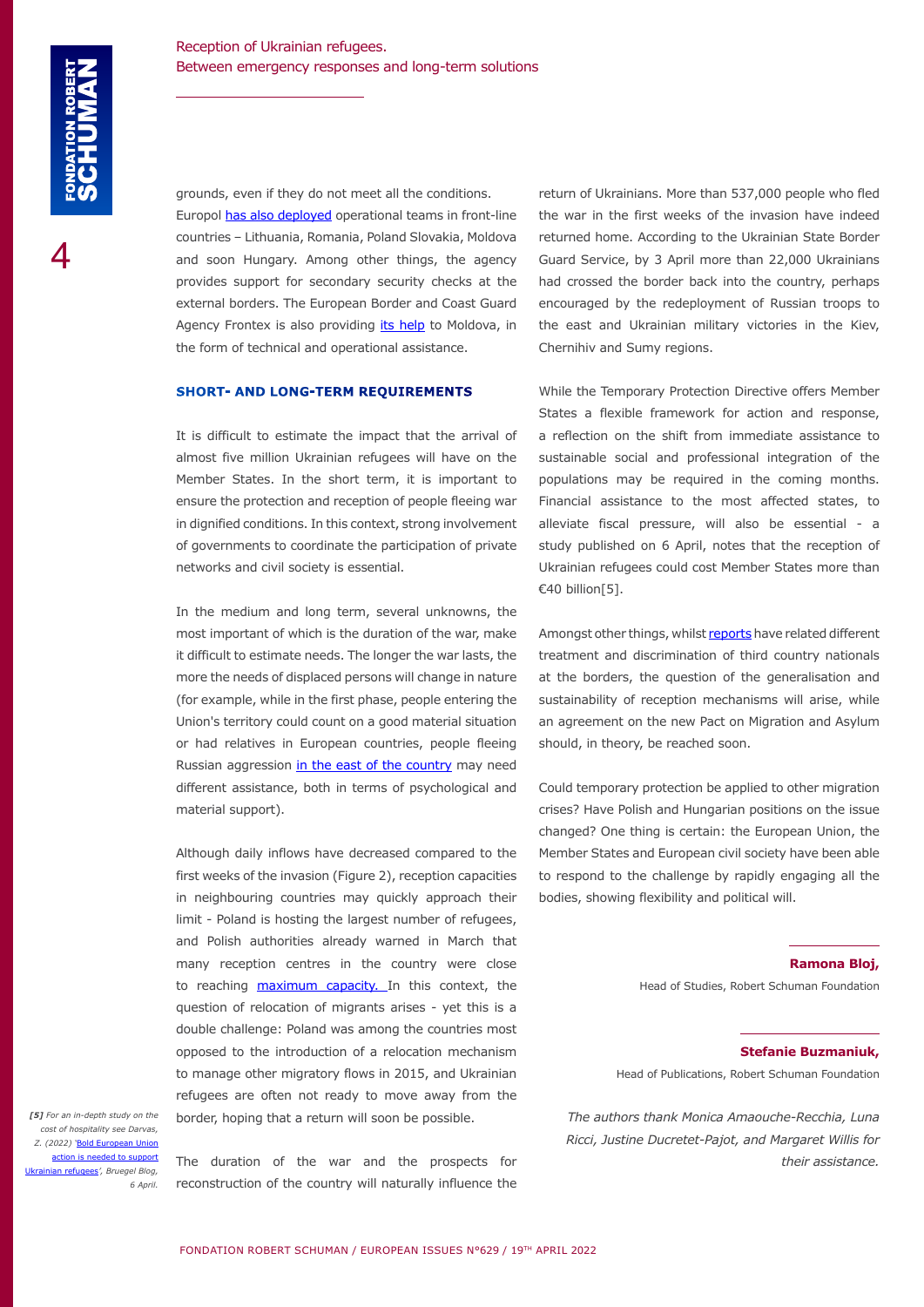# Reception of Ukrainian refugees. Between emergency responses and long-term solutions

### **ANNEX**

| <b>Member State</b> | <b>People hosted</b>     |
|---------------------|--------------------------|
| Germany             | 239 000 (4 April)        |
| Austria             | 51 000 (7 April)         |
| Bulgaria            | 79 706 (11 April)        |
| Cyprus              | around 15 000 (30 March) |
| Croatia             | 3 000 (30 March)         |
| Denmark             | 28 000 (25 March)        |
| Belgium             | 31 000 (7 April)[6]      |
| Spain               | 50 000 (10 April)        |
| Estonia             | 25 190 (30 March)        |
| Finland             | 16 000 (6 April)[7]      |
| France              | 43 000 (10 April[8]      |
| Greece              | 16 700 (2 April)[9]      |
| Hungary             | 428 954 (11 April)       |
| Irland              | 16 891 (31 March)        |
| Italy               | 88 593 (9 April)         |
| Latvia              | 12 000 (30 March)[10]    |
| Lithuania           | 43 770 (11 April)        |
| Luxembourg          | 2 500 (15 March)[11]     |
| Netherlands         | 24 020 (7 April)[12]     |

5

*[6] "*[Un nouveau flux de milliers](https://www.7sur7.be/belgique/un-nouveau-flux-de-milliers-de-refugies-ukrainiens-va-arriver-en-belgique~ad9d0e06/?referrer=https%3A%2F%2Fwww.google.com%2F) de réfugiés ukrainiens va arriver [en Belgique](https://www.7sur7.be/belgique/un-nouveau-flux-de-milliers-de-refugies-ukrainiens-va-arriver-en-belgique~ad9d0e06/?referrer=https%3A%2F%2Fwww.google.com%2F)*", Sept sur Sept, 7 April 2022.*

*[7] Liisa Niemi, "*[Helsingiltä on](https://www.hs.fi/kaupunki/art-2000008730431.html?share=8fe1707d21ca38ae3b1affc154a24998)  [kateissa yli 200 ukrainalaista](https://www.hs.fi/kaupunki/art-2000008730431.html?share=8fe1707d21ca38ae3b1affc154a24998)  [lasta, jotka eivät käy koulua](https://www.hs.fi/kaupunki/art-2000008730431.html?share=8fe1707d21ca38ae3b1affc154a24998)*", Helsingin Sanomat, 6 April 2022.*

*[8] Jean-Marc Leclerc, "*[Le flux](https://www.lefigaro.fr/actualite-france/le-flux-des-migrants-ukrainiens-en-france-se-reduit-20220411)  [des migrants ukrainiens en](https://www.lefigaro.fr/actualite-france/le-flux-des-migrants-ukrainiens-en-france-se-reduit-20220411)  [France se réduit](https://www.lefigaro.fr/actualite-france/le-flux-des-migrants-ukrainiens-en-france-se-reduit-20220411)*", Le Figaro, 11 April 2022.*

*[9] "*[Πόλεμος στην Ουκρανία:](https://www.protothema.gr/world/article/1228867/polemos-stin-oukrania-pano-apo-16700-oukranoi-prosfuges-stin-ellada-5117-anilikoi/)  [Πάνω από 16.700 Ουκρανοί](https://www.protothema.gr/world/article/1228867/polemos-stin-oukrania-pano-apo-16700-oukranoi-prosfuges-stin-ellada-5117-anilikoi/)  [πρόσφυγες στην Ελλάδα, 5.117](https://www.protothema.gr/world/article/1228867/polemos-stin-oukrania-pano-apo-16700-oukranoi-prosfuges-stin-ellada-5117-anilikoi/)  [ανήλικοι](https://www.protothema.gr/world/article/1228867/polemos-stin-oukrania-pano-apo-16700-oukranoi-prosfuges-stin-ellada-5117-anilikoi/)*", Oema, 3 April 2022.*

*[10] Op. cit..*

*[11] Tracy Heindrichs, "*[Around](https://delano.lu/article/around-2500-ukrainian-refugees)  [2,500 Ukrainian refugees in](https://delano.lu/article/around-2500-ukrainian-refugees)  [Luxembourg](https://delano.lu/article/around-2500-ukrainian-refugees)*", Delano, 15 March 2022*

*[12] "*[Safety regions,](https://www.government.nl/latest/news/2022/04/07/safety-regions-municipalities-and-private-individuals-offer-refugees-a-safe-place-to-stay)  municipalities and private [individuals offer refugees a safe](https://www.government.nl/latest/news/2022/04/07/safety-regions-municipalities-and-private-individuals-offer-refugees-a-safe-place-to-stay)  [place to stay](https://www.government.nl/latest/news/2022/04/07/safety-regions-municipalities-and-private-individuals-offer-refugees-a-safe-place-to-stay)*", Gouvernement des Pays-Bas, 7 April 2022.*